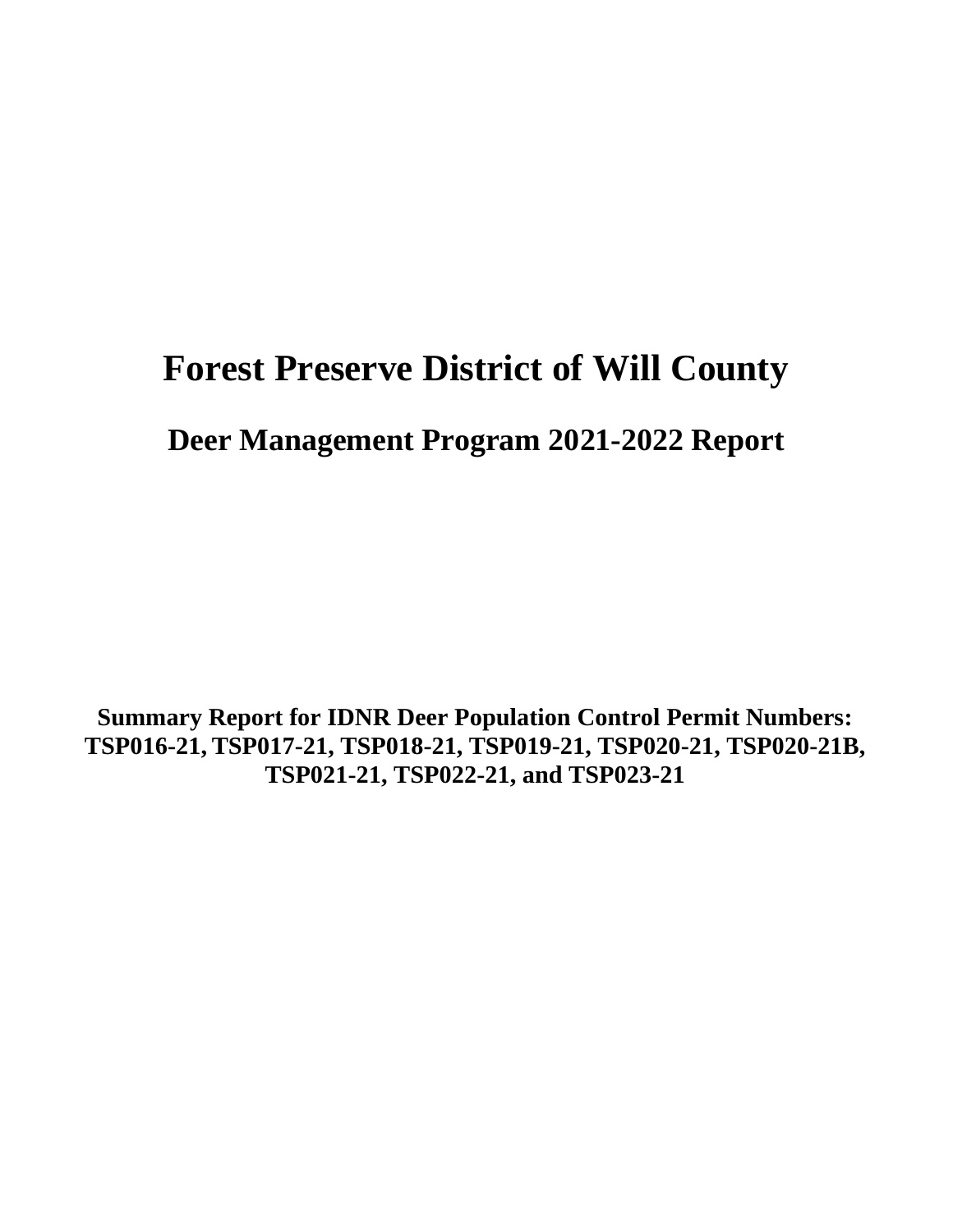The Forest Preserve District of Will County removed a total of 280 white-tailed deer from eight preserve areas permitted for deer management (Lockport Prairie Nature Preserve, Romeoville Prairie Nature Preserve, Messenger Woods Complex, Hickory Creek Preserve, Goodenow Grove Nature Preserve, Thorn Creek Woods Nature Preserve, Plum Valley Preserve, and the Kankakee Sands Complex) between November 29, 2021 and February 7, 2022.

Freedom Sausage, of Earlville, Illinois, processed 279 deer producing 4,371 pounds of ground venison. Northern Illinois Food Bank, in St. Charles, Illinois received the ground venison for distribution to needy families in northeastern Illinois. One deer was deemed unfit for human consumption due to poor health and disposed of properly. Internal organs and waste materials were collected for rendering by Kaluzny Brothers of Joliet, Illinois.

As directed by the Illinois Department of Natural Resources, samples were taken from certain deer to test for Chronic Wasting Disease before they were processed. The 128 samples collected were shipped to the Wisconsin Veterinary Diagnostic Laboratory of the University of Wisconsin-Madison. All samples tested negative for CWD.

Brief analysis of the data indicates that, of the deer removed, 50% were female and 50% were male; 56% of all deer removed this season were adults, and 53% of all females were visibly pregnant. Across all preserves in 2021- 2022, the 140 females taken averaged 119 lbs., and the 140 males taken averaged 133 lbs.

| Table 1. Age and sex distribution of all deer removed per site |             |               |              |                 |             |              |  |  |  |  |  |  |
|----------------------------------------------------------------|-------------|---------------|--------------|-----------------|-------------|--------------|--|--|--|--|--|--|
| <b>PRESERVE</b>                                                | <b>MALE</b> | <b>FEMALE</b> | <b>ADULT</b> | <b>YEARLING</b> | <b>FAWN</b> | <b>TOTAL</b> |  |  |  |  |  |  |
| Lockport Prairie                                               | 5           | 10            | 10           | 4               |             | 15           |  |  |  |  |  |  |
| Romeoville Prairie                                             |             | 4             | 8            | 3               | 0           | 11           |  |  |  |  |  |  |
| Messenger Woods Complex                                        | 19          | 11            | 25           | 3               | 2           | 30           |  |  |  |  |  |  |
| <b>Hickory Creek</b>                                           | 27          | 37            | 36           | 9               | 19          | 64           |  |  |  |  |  |  |
| Goodenow Grove                                                 | 31          | 19            | 24           | 11              | 15          | 50           |  |  |  |  |  |  |
| Thorn Creek Woods                                              | 20          | 30            | 28           | 9               | 13          | 50           |  |  |  |  |  |  |
| Plum Valley Preserve                                           | 13          | 17            | 18           | $\overline{2}$  | 10          | 30           |  |  |  |  |  |  |
| Kankakee Sands Area                                            | 18          | 12            | 9            | 9               | 12          | 30           |  |  |  |  |  |  |
| <b>TOTAL</b>                                                   | 140         | 140           | 158          | 50              | 72          | 280          |  |  |  |  |  |  |
| <b>PERCENT</b>                                                 | 50%         | 50%           | 56%          | 18%             | 26%         |              |  |  |  |  |  |  |

Table 1. Age and sex distribution of all deer removed per site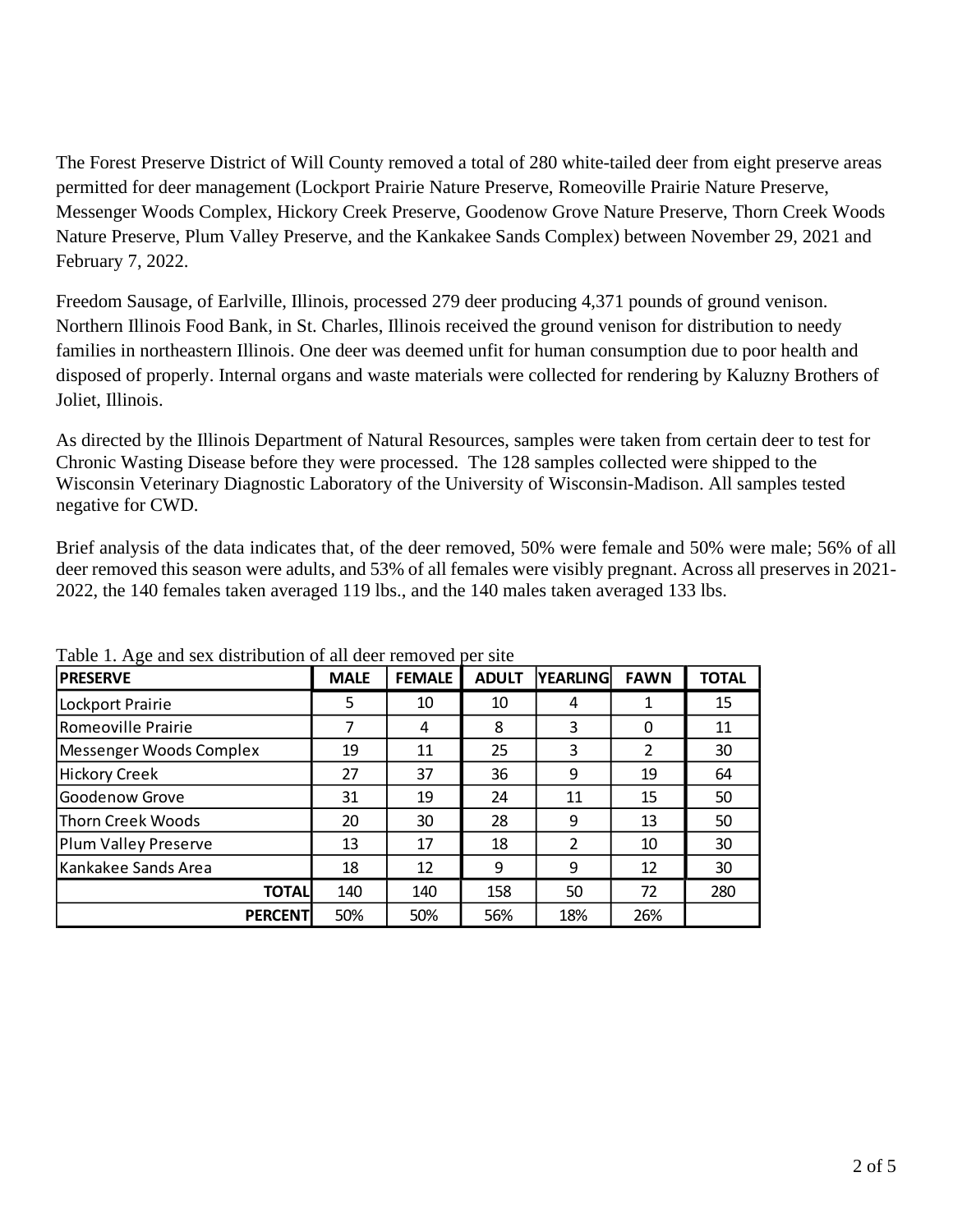The Lockport Prairie Nature Preserve (LPN) take consisted of 10 females with an average weight of 130 lbs. and 5 males with an average weight of 144 lbs.

| <b>Lockport Prairie Nature Preserve Summary</b> |    |      |                                        |  |              |   |     |                                        |  |  |  |
|-------------------------------------------------|----|------|----------------------------------------|--|--------------|---|-----|----------------------------------------|--|--|--|
| <b>Females</b>                                  |    |      | # Deer   Total Weight   Average Weight |  | <b>Males</b> |   |     | # Deer   Total Weight   Average Weight |  |  |  |
| Adult                                           |    | 894  | 149                                    |  | Adult        | 4 | 613 | 153                                    |  |  |  |
| Yearling                                        |    | 329  | 110                                    |  | Yearling     |   | 106 | 106                                    |  |  |  |
| Fawn                                            |    | 81   | 81                                     |  | Fawn         |   |     | N/A                                    |  |  |  |
| <b>Total</b>                                    | 10 | 1305 | 130                                    |  | Total        |   | 718 | 144                                    |  |  |  |

Table 2. Average deer weights (lbs.) by sex and age at Lockport Prairie Nature Preserve

The Romeoville Prairie Complex (RPN) produced 4 females averaging 124 pounds and 7 males averaging 154 pounds.

Table 3. Average deer weights (lbs.) by sex and age at the Romeoville Prairie Complex

|                | <b>Romeoville Prairie Nature Preserve Summary</b> |     |                                        |  |              |   |      |                                        |  |  |  |  |
|----------------|---------------------------------------------------|-----|----------------------------------------|--|--------------|---|------|----------------------------------------|--|--|--|--|
| <b>Females</b> |                                                   |     | # Deer   Total Weight   Average Weight |  | <b>Males</b> |   |      | # Deer   Total Weight   Average Weight |  |  |  |  |
| Adult          |                                                   | 268 | 134                                    |  | Adult        | 6 | 979  | 163                                    |  |  |  |  |
| Yearling       |                                                   | 229 | 114                                    |  | Yearling     |   | 102  | 102                                    |  |  |  |  |
| Fawn           |                                                   |     | N/A                                    |  | Fawn         |   |      | N/A                                    |  |  |  |  |
| Total          |                                                   | 497 | 124                                    |  | Total        |   | 1080 | 154                                    |  |  |  |  |

The Messenger Woods Complex (MWN) produced 11 females with an average weight of 141 lbs. and 19 males with an average weight of 149 lbs.

Table 4. Average deer weights (lbs.) by sex and age at the Messenger Woods Complex

|                | <b>Messenger Woods Complex Summary</b> |      |                                        |  |              |    |      |                                        |  |  |  |  |
|----------------|----------------------------------------|------|----------------------------------------|--|--------------|----|------|----------------------------------------|--|--|--|--|
| <b>Females</b> |                                        |      | # Deer   Total Weight   Average Weight |  | <b>Males</b> |    |      | # Deer   Total Weight   Average Weight |  |  |  |  |
| Adult          |                                        | 1232 | 154                                    |  | Adult        | 17 | 2638 | 155                                    |  |  |  |  |
| Yearling       |                                        | 227  | 113                                    |  | Yearling     |    | 108  | 108                                    |  |  |  |  |
| Fawn           |                                        | 88   | 88                                     |  | Fawn         |    | 86   | 86                                     |  |  |  |  |
| Total          | 11                                     | 1546 | 141                                    |  | Total        | 19 | 2832 | 149                                    |  |  |  |  |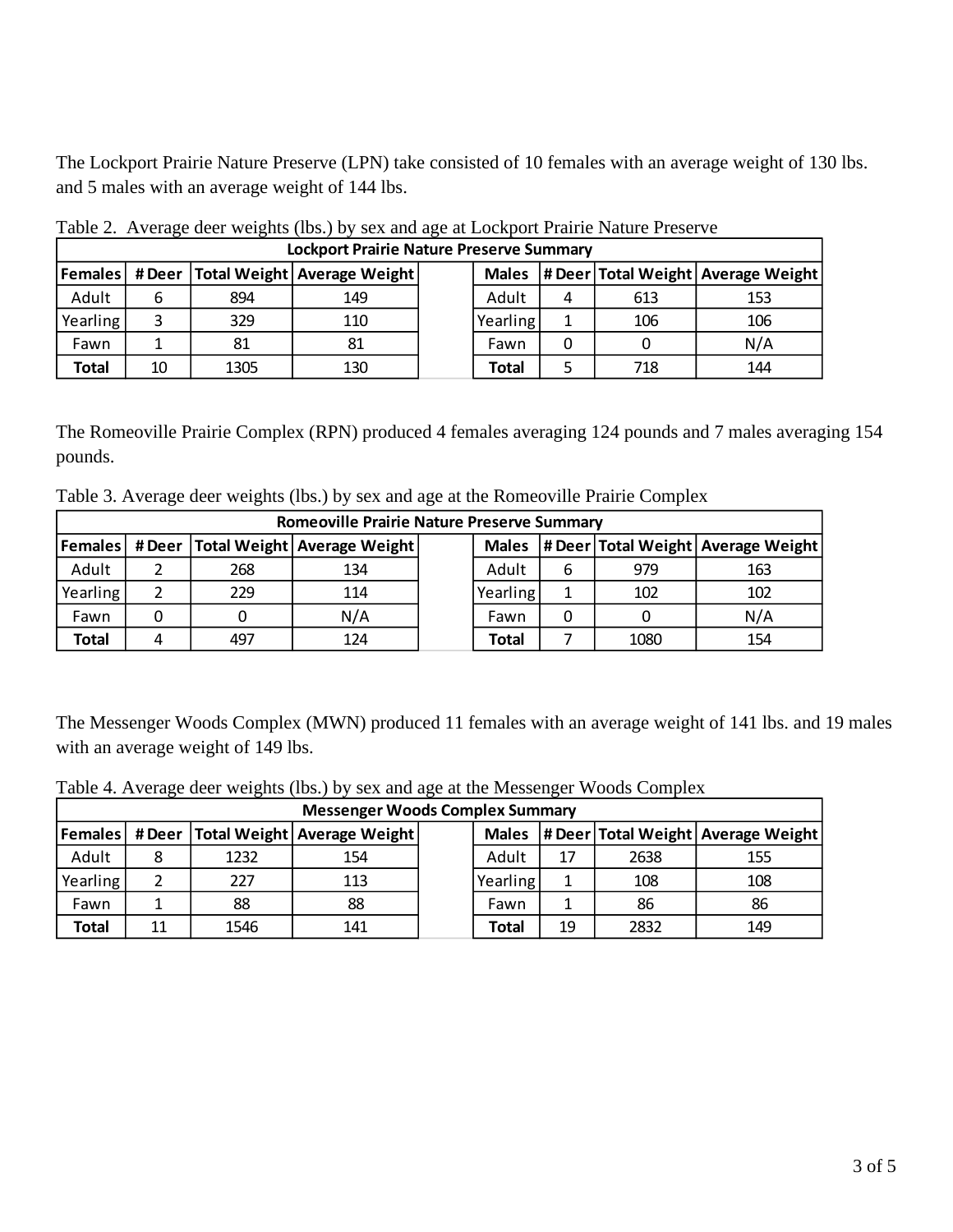Hickory Creek Preserve (HCP) produced 37 females with an average weight of 118 lbs. and 24 males with an average weight of 146 lbs.

|              | <b>Hickory Creek Preserve Summary</b> |      |                               |  |              |    |      |                                        |  |  |  |  |
|--------------|---------------------------------------|------|-------------------------------|--|--------------|----|------|----------------------------------------|--|--|--|--|
| Females      | # Deer                                |      | Total Weight   Average Weight |  | <b>Males</b> |    |      | # Deer   Total Weight   Average Weight |  |  |  |  |
| Adult        | 20                                    | 2865 | 143                           |  | Adult        | 16 | 2481 | 155                                    |  |  |  |  |
| Yearling     |                                       | 581  | 116                           |  | Yearling     | 4  | 461  | 115                                    |  |  |  |  |
| Fawn         | 12                                    | 937  | 78                            |  | Fawn         |    | 568  | 81                                     |  |  |  |  |
| <b>Total</b> | 37                                    | 4383 | 118                           |  | <b>Total</b> | 24 | 3510 | 146                                    |  |  |  |  |

Table 5. Average deer weights (lbs.) by sex and age at Hickory Creek Preserve

Goodenow Grove Nature Preserve (GGN) produced 19 females with an average weight of 121 lbs. and 31 males with an average weight of 118 lbs.

Table 6. Average deer weights (lbs.) by sex and age at Goodenow Grove Nature Preserve

|              | <b>Goodenow Grove Nature Preserve Summary</b> |      |                                                  |  |              |    |      |                                   |  |  |  |  |
|--------------|-----------------------------------------------|------|--------------------------------------------------|--|--------------|----|------|-----------------------------------|--|--|--|--|
|              |                                               |      | Females   # Deer   Total Weight   Average Weight |  | <b>Males</b> |    |      | #Deer Total Weight Average Weight |  |  |  |  |
| Adult        | 12                                            | 1719 | 143                                              |  | Adult        | 12 | 1811 | 151                               |  |  |  |  |
| Yearling     |                                               | 115  | 115                                              |  | Yearling     | 10 | 1090 | 109                               |  |  |  |  |
| Fawn         |                                               | 473  | 79                                               |  | Fawn         | q  | 753  | 84                                |  |  |  |  |
| <b>Total</b> | 19                                            | 2306 | 121                                              |  | Total        | 31 | 3654 | 118                               |  |  |  |  |

The Thorn Creek Woods Nature Preserve (TCN) produced 30 females with an average weight of 120 lbs. and 20 males with an average weight of 149 lbs.

|  |  | Table 7. Average deer weights (lbs.) by sex and age at Thorn Creek Woods Nature Preserve |  |  |
|--|--|------------------------------------------------------------------------------------------|--|--|
|  |  |                                                                                          |  |  |

|                | <b>Thorn Creek Woods Nature Preserve Summary</b> |      |                                        |  |              |    |      |                                        |  |  |  |  |
|----------------|--------------------------------------------------|------|----------------------------------------|--|--------------|----|------|----------------------------------------|--|--|--|--|
| <b>Females</b> |                                                  |      | # Deer   Total Weight   Average Weight |  | <b>Males</b> |    |      | # Deer   Total Weight   Average Weight |  |  |  |  |
| Adult          | 14                                               | 2045 | 146                                    |  | Adult        | 14 | 2453 | 175                                    |  |  |  |  |
| Yearling       |                                                  | 838  | 120                                    |  | Yearling     |    | 203  | 101                                    |  |  |  |  |
| Fawn           | q                                                | 706  | 78                                     |  | Fawn         | 4  | 324  | 81                                     |  |  |  |  |
| Total          | 30                                               | 3590 | 120                                    |  | Total        | 20 | 2980 | 149                                    |  |  |  |  |